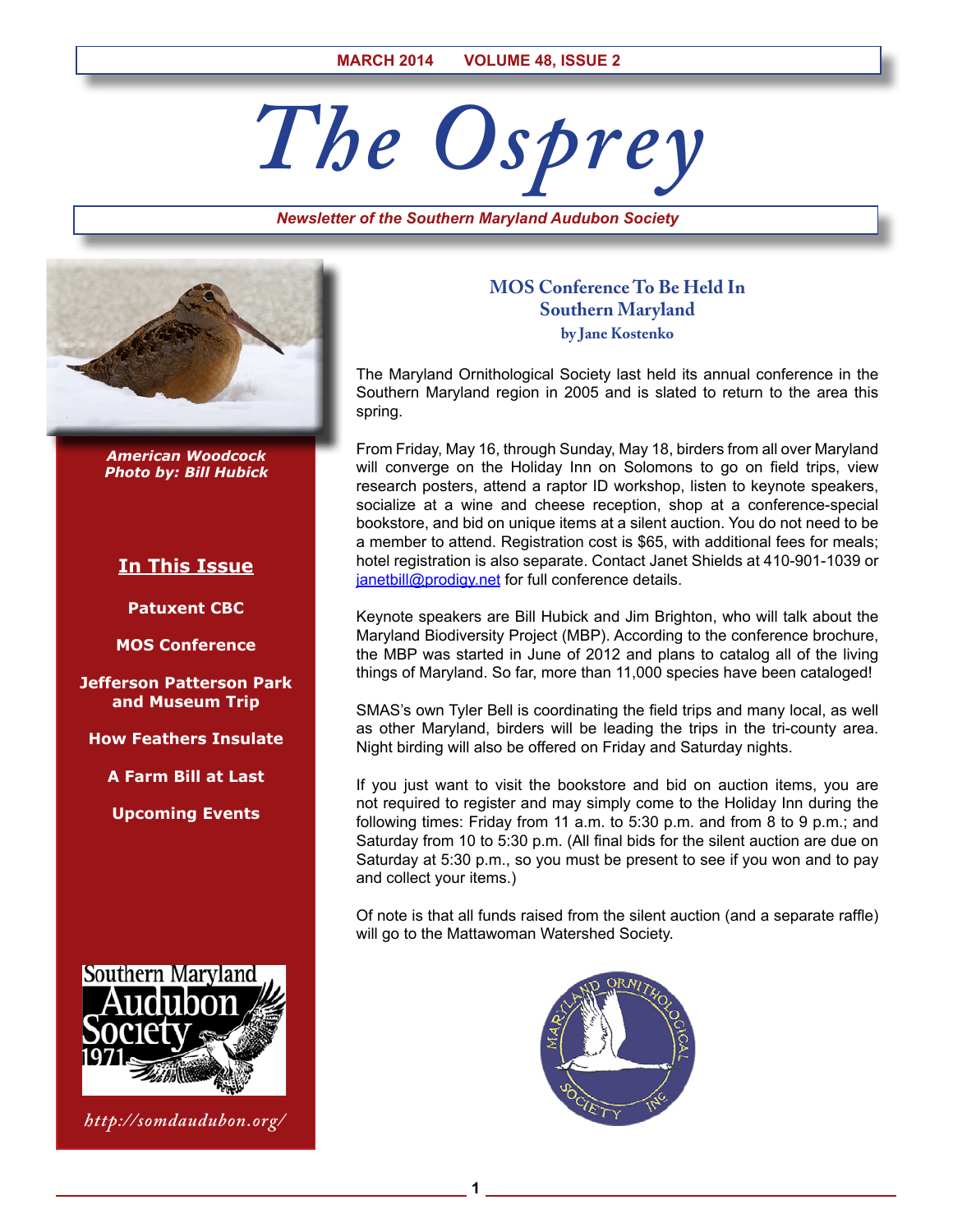# **Jefferson Patterson Park and Museum Trip, February 9, 2014 by Tyler Bell**

The blizzard of the century, which had been milling about as rumors on the internet, failed to appear. Nine intrepid birders did appear, however. We started at the parking lot near the museum mostly listening to Yellow-rumped Warblers chipping in the brush and trees nearby. Once everyone had arrived, we piled into several cars and headed to Peterson Point at the mouth of St. Leonard Creek. Scanning the river and the creek netted a nice assortment of waterfowl including a flyby flock of 18 Redheads, an uncommon duck in Calvert County. Long-tailed Ducks (formerly Oldsquaw) were, typically, far out in the river but the calm conditions allowed for nice scope views. Sherman Suter found a Ringnecked Duck which remained elusive for the rest of the group.

Next stop was the dilapidated pier from the old Academy of Natural Sciences lab. Scanning the water turned up a White-winged Scoter, rare on the river. Due to the severe cold this winter, the Great Lakes are about 80% frozen forcing waterfowl further south to our benefit. Included in this surge is Red-necked Grebe which we were unable to locate through the course of the trip.

Usually the final stop on my tour, the end of Lloyd Bowen Road, this was now a mid-point as we changed plans for an unplanned set of stops later. Brown-headed Nuthatch is a very local breeder in Calvert and Lloyd Bowen Road is a reliable spot for them. Often, they can be found in some large Loblolly Pines at the very end of the road but this day, we found them in the small patch of pines about 0.1 miles from the end. Although the nuthatches were busy feeding, we were able to get scope views of a couple of birds including one that was hammering at a pine seed on the top of a dead tree trunk.

Onward in pursuit of two recently reported rarities: Snowy Owl and Ross's Goose. On February 7, a white goose was reported near Benedict. On February 8, it was found in Calvert, just across the river. The first sighting was as a Snow Goose, the second as a Ross's Goose, a first county record in Calvert. Photos from February 8 show a diminutive white goose with a rounded head and pink bill with no grin patch, all good features for Ross's and not Snow. Regardless, the bird was not to be found in any of the fields where it had been the previous two days. Emails later indicated that the goose had flown north along the river around 8:30 am but returned to the corn stubble field in Calvert around 1:30 pm. The Snowy Owl, photographed in Benedict on February 6, was not to be found anywhere. These two birds would have been lifers for many of the participants. Can't win 'em all!

The trip tally was 56 birds! Had we worked the landbirding aspect a bit harder, we likely could have broken 60. Maybe next year?



**Adult male White-winged Scoter Photo by: Bill Hubick**

# **Patuxent CBC by Andy Brown**

Despite the awful weather conditions on Sunday Dec 29, the Pax River count was quite successful. 23 observers logged 62.5 count hours and tallied 94 species. This was not our best or worst year. We added one new species for the count. Patty Craig had a Cackling Goose mixed in with a flock of Canada Geese at Cove Point. Common Mergansers were observed for the second year in a row at the lake in the Chesapeake Ranch Estates where Jan Degeneffe had all 3 merganser species. Brown-headed Nuthatches were heard at Broome's Island again, making 2 consecutive years with this species at 2 locations within the count area. Jim Swift picked up 2 Short-eared Owls on the Base as well as the only Wilson's Snipe. Also at the Base, Sigrid and Bill Stiles, and Patty Craig had the count's only Brown Pelicans, Black Ducks and Sanderlings. In the Hollywood/Sandgates sector, Kyle Rambo, Sandra Bearden and Amanda Werrell had the count's only Bonaparte's Gull, Winter Wren and Barred Owl. Tom Harten plucked the only Fox Sparrows and Canvasbacks in the St. Leonard sector. David Moulton had the only Phoebe and Horned Larks at Greenwell and Steve Ferrell got the only Catbird at Jefferson Patterson Park and Museum.

Record high for Sharp-shinned Hawk with 7 and record lows for Hairy Woodpecker, Blue Jay, Brown Creeper, Gray Catbird and Eastern Towhee.

All in all, it was an excellent day for birding in the rain.

**Puttin' on the Ritz by Jane Klemer**

**Bowl-shaped feeders Wear fluffy white tophats. Snowstorm masks reality.**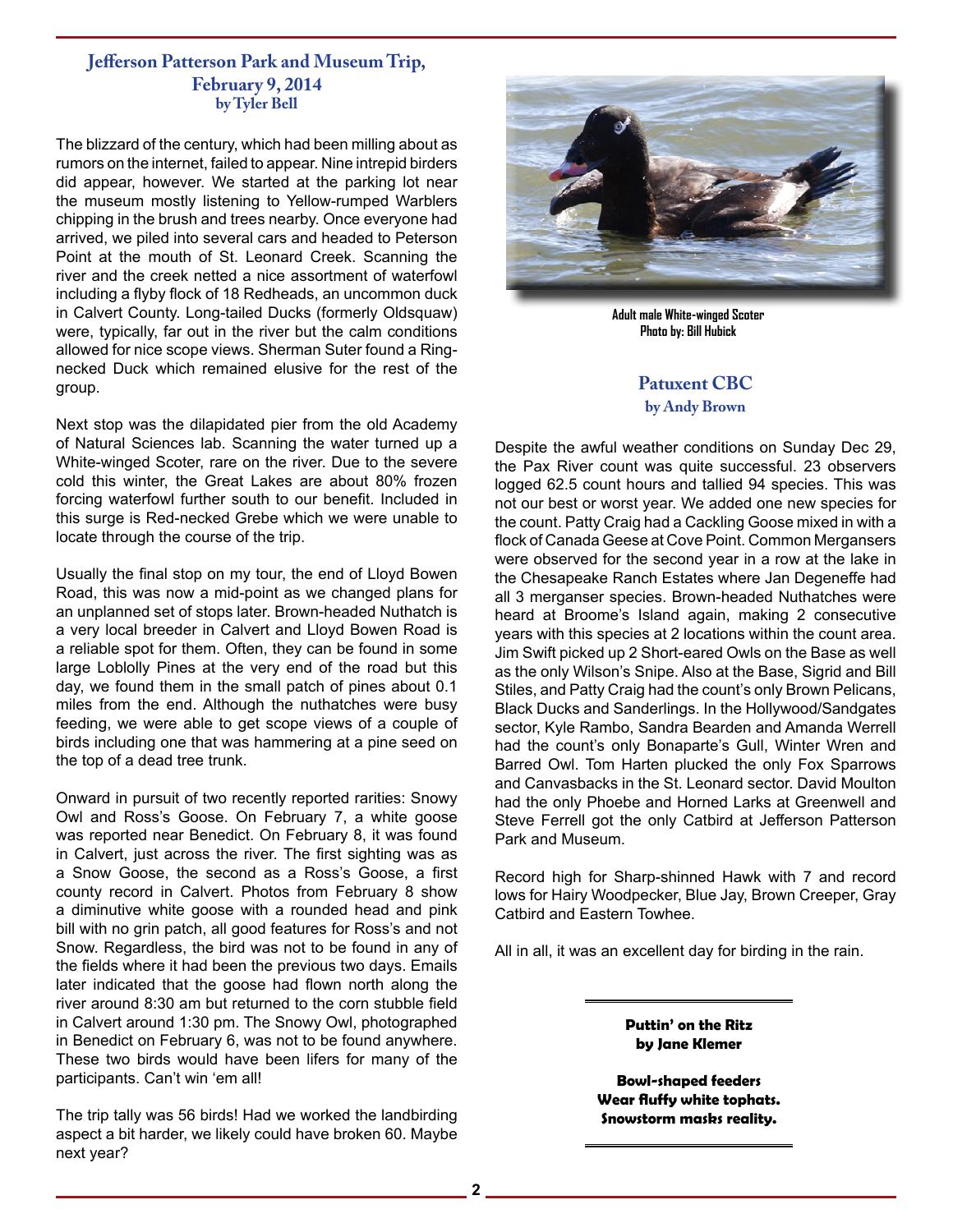# **A Farm Bill at Last**

In late January, House and Senate negotiators released a long-awaited Farm Bill agreement designed to extend agriculture programs for the next half decade. While the general media concentrated on the issues of agricultural subsidies and slashes in food stamps, all very important concerns, there was considerably less interest in the conservation issues in the Farm Bill.

The legislation is projected to cost about \$950 billion over the next decade, with an estimated \$60 billion covering core conservation programs.

To many, the Farm Bill had for the past few years represented an example of the dysfunction that is now Washington DC, but what emerged from negotiators offered some optimism for conservation issues, including bird concerns.

A few programs and approaches deserve description here, including conservation compliance, sodsaver, and CRPrelated programs.

Conservation compliance will require farmers and ranchers to abide by essential conservation measures in exchange for any federal subsidies for crop insurance on highly erodible land and wetlands. This provision was removed from the Farm Bill 18 years ago, and it is significant that it was re-attached. Landowners can basically do much of what they want on their own lands, but now they can't always ask for federal assistance!

The Farm Bill also included sodsaver, a provision limiting crop insurance subsidies for the first few years in areas where land is newly converted to cropland. This is meant to discourage farmers from tilling 10,000-year-old native grasslands.

Although conservation groups wanted to have the program apply across the nation, the Farm Bill would limit sodsaver to six Northern Great Plains states: Iowa, Minnesota, Montana, Nebraska, North Dakota and South Dakota. The previous Farm Bill had a sodsaver provision that was optional, with state governors having the choice to opt-in. Not one did. This time there is no option. The results should be significant for waterfowl, certain upland gamebirds, and a suite of grassland songbirds that are in serious trouble.

Any expansion of sodsaver to the rest of the country will have to await the next Farm Bill.

Finally for us, other conservation programs - 23 in all are consolidating into 13 programs, also cutting \$6 billion over the next decade. For example, the well-known Conservation Reserve Program (CRP) is reduced from 32 million acres to 24 million acres by FY18. Other similar conservation programs - like WHIP, GRP, and WRP - are part of consolidation, all the while generally honoring the traditions of the efforts and targeted outcomes.

The results aren't perfect, but they are better than many conservationists had expected. "It was worth the wait to get a Farm Bill that will help protect our nation's land, water, and wildlife," said Julie Sibbing, senior director of agriculture and forestry programs for the National Wildlife Federation.

The Farm Bill compromise passed the House of Representatives last month, while awaiting a quick positive vote in the Senate and almost immediate Presidential signing.

Birding Community E-bulletin Paul J. Baicich 410-992-9736 [paul.baicich@verizon.net](mailto:paul.baicich@verizon.net)

You can access past E-bulletins on the National Wildlife Refuge Association (NWRA) website: [www.refugenet.org/birding/birding5.html](http://www.refugenet.org/birding/birding5.html)

Update: The Farm Bill passed the Senate and President Obama signed it on 2/17.

# **How Feathers Insulate: How Do Birds Stay Warm When It's So Cold? by Frances Wood**

Imagine a Canada Goose paddling along on a cold winter day. Can you guess how many feathers cover this goose? Hundreds? Thousands?

A single Canada Goose has between 20 and 25 thousand feathers. A smaller bird like a sparrow or wren might have 7 to 10 thousand. Those feathers are uniquely designed to help the bird fly, shed water, or display distinctive markings. A great many feathers are the short, fluffy kind, the down, whose purpose is to insulate the bird from the cold.

Birds survive in sub-zero weather by fluffing their feathers, creating layers of air and feathers. Just a fraction of an inch of this insulation can keep a bird's body temperature at 104 degrees, even in freezing weather.

People learned years ago how well goose-down insulates and began stuffing comforters, sleeping bags, and clothing with it. More recently, we've developed artificial substitutes, but geese and other birds continue to get along just fine with the original material.

BirdNote - PO Box 99456 - Seattle, WA 98139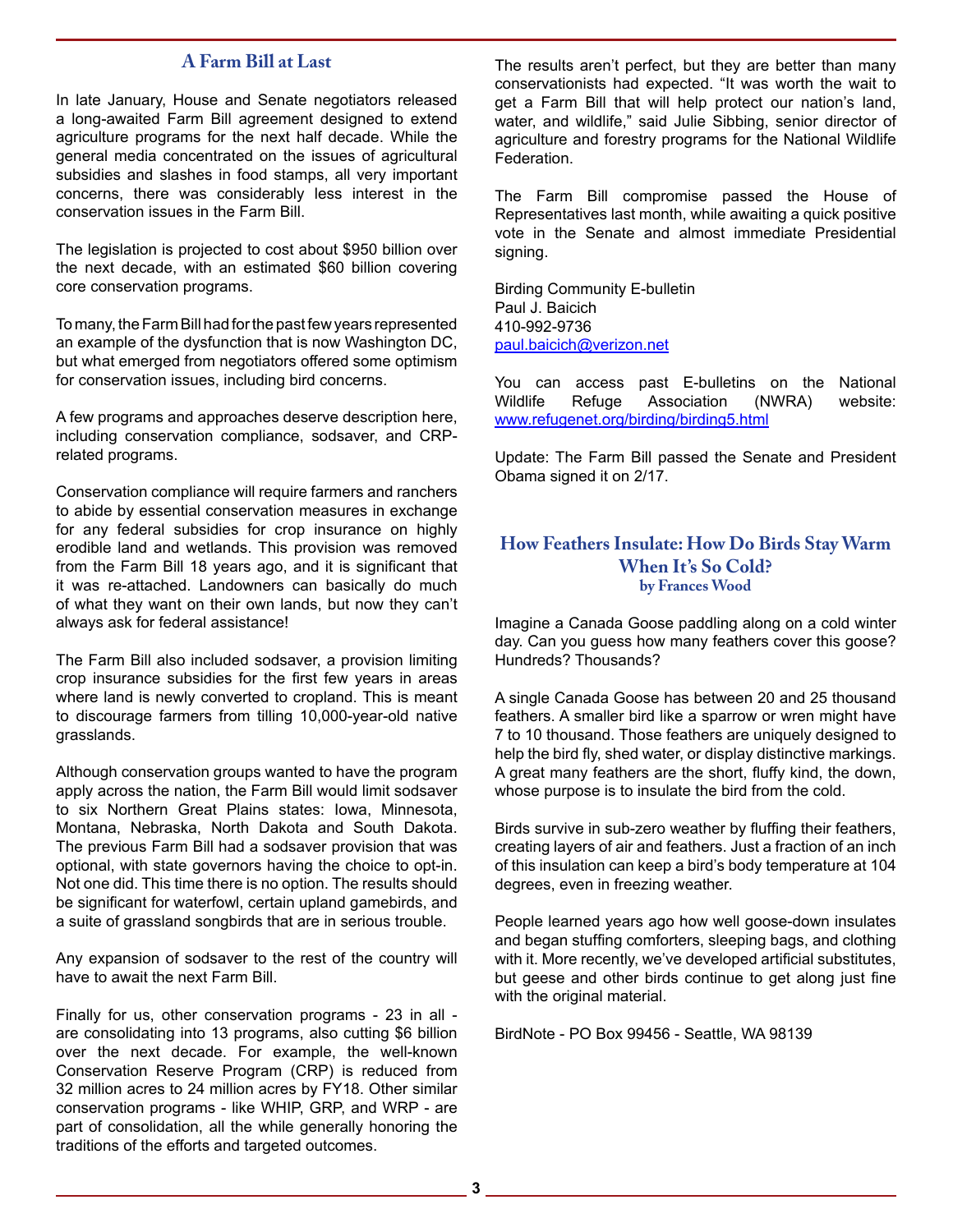# **Rusty Blackbird Blitz**

Many of you are probably aware of the Rusty Blackbird's precipitous population decline over the last several decades. To others this may be news. We're talking about an 85-95% total population decline since 1970. When you stop to think about that for a minute, it's truly jaw dropping. To make matters worse, the Rusty Blackbird population wasn't in a good place at the onset of this drastic decline. In more than half the state or provincial overviews published before 1920, the Rusty Blackbird was listed as very common or abundant. The same was true in only 19% of the publications between 1920 and 1950. Likewise, the same drastic decline can be seen in publications of the next 50 years (Greenberg and Matsuoka 2010).

Unlike the plight of some other species, like the Bald Eagle, the Rusty Blackbird has suffered in relative obscurity. A much smaller and harder to detect bird, the Rusty Blackbird's decline hasn't generated as much interest in the general public, nor in the birding world for that matter. I have to admit, having started birding well into this population crash, for a long time I was largely unaware of the issue myself and just always knew the Rusty to be a hard bird to find. Those that have been birding for much longer can probably personally attest to this species' increasing scarcity.

The good news is that more and more scientific studies have already taken place or are underway to figure out what's causing this severe downward trend and what can be done to reverse it. Some of the causes already suggested include wintering habitat loss and degradation (particularly of the wooded wetlands in the southeast) and the drying of boreal wetlands caused by climate change on the breeding grounds. High mercury levels and increased competition with Common Grackles and Red-winged Blackbirds have also been cited (Ellison 1990; Erskine 1992).

While we are learning more and more about the Rusty's biology and ecology, there is still a ton of work to be done. This is where we birders can continue to help. The 85-95% statistic mentioned above was derived from Breeding Bird Surveys and Christmas Bird Counts. This is your data in action - proof that what you do can aid in the understanding of birds and influence conservation!

Now, we need your help again. The International Rusty Blackbird Working Group challenges birders to seek Rusty Blackbirds throughout this species' entire migratory range, from the southeastern U.S. through the Northeast, Midwest, Canada, and Alaska. Are there hot spots where many individuals congregate during migration? Are similar migratory stopover areas used by Rusties each year? Are stopover areas protected, or might availability of these areas be limiting Rusty Blackbird survival? These are just some of the questions our data can help answer.

Rusties very soon will begin their northward migration, In Maryland, the Blitz begins March 1st and continues through

April. The Blitz is very easy to help out with and will work entirely through eBird. Starting March 1st, when you go to enter your checklist into eBird, you will see Rusty Blackbird Spring Migration Blitz in the Observation Type drop down box (where you would normally select Travelling, Stationary, etc). Please select this option if you go out searching for Rusties, whether you find them or not. Even if you aren't searching for Rusties but find some anyway, please select this Observation Type if you are willing to provide information on sex, number, comments about habitat and behavior. All Rusty Blackbird observations entered into eBird will be captured by the Blitz project, but by selecting this Observation Type, you will be prompted to provide additional critical information.

For additional information on both the Rusty Blackbird and the project itself check out: http://rustyblackbird.org/ outreach/migration-blitz/ We also have a Facebook page up at http://www.facebook.com/rustyblackbirdspringblitz

Thanks for reading and I hope you'll give some extra attention to Rusties while you are out eBirding this spring. I'll be posting more information in the near future and will also provide updates on how we're doing as the season progresses. Please feel free to drop me a line if you have a question or comment. Bill Hubick (bill hubick@yahoo. com) is also helping out and I am sure would be more than happy to answer any questions too.

Thanks, Rob Ostrowski rjostrowski@gmail.com Greenbelt, MD



**Rusty Blackbird Photo by: Bill Hubick**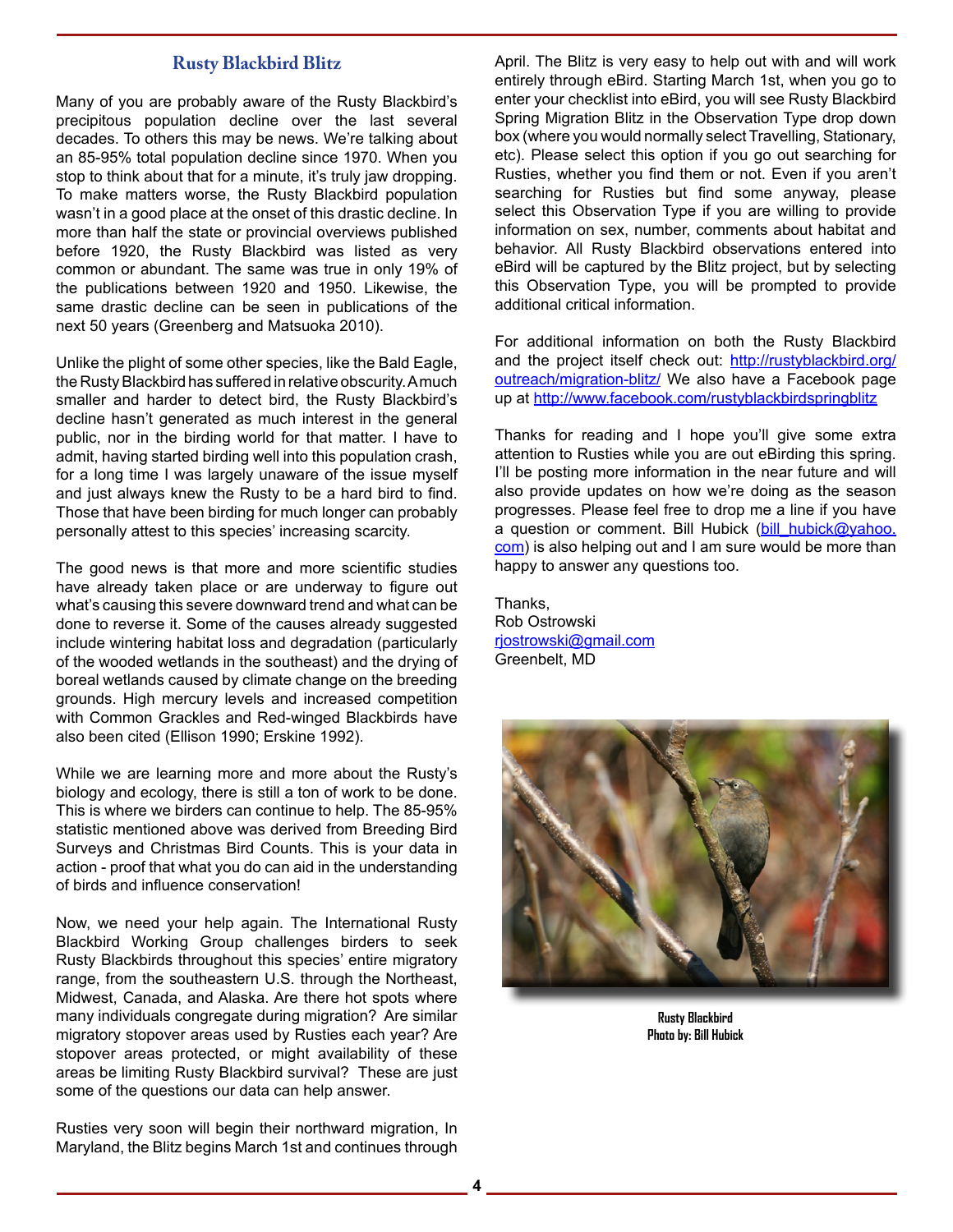# **Black Rails by Night by Bob Sundstrom**

As the February moon rises over a Louisiana marsh, a peculiar sound breaks the nocturnal silence. It's the call of a Black Rail, a bird whose voice seems pulled straight from a cartoon soundtrack.

Black Rails are one of a half dozen North American rails, a group of marsh-inhabiting birds more often heard than seen. Just six inches tall, the Black Rail is a puffball, the shape of a barnyard chick. For birdwatchers, seeing a Black Rail is akin to seizing the Holy Grail: Black Rails are not only tiny and dark, but they are secretive and most active at night.

Many Black Rails nest in marshes along the Atlantic seaboard and in the Midwest. But in winter they concentrate in the coastal marshes of East Texas, Louisiana, and Florida; areas that face many threats. US populations of Black Rails have declined greatly.

In recent decades, the enactment of laws protecting wetlands has improved the bird's prospects. Those who support the conservation of wetlands help assure that this shy bird's comical voice will be heard for many years to come.

BirdNote PO Box 99456

# **Interesting Internet Links**

Dancing Woodcock <https://www.youtube.com/watch?v=UEISiCmjwH8>

Bryan Pfeiffer's essay on the significance of this winter's Snowy Owl irruption: [http://aeon.co/magazine/nature-and-cosmos/the](http://aeon.co/magazine/nature-and-cosmos/the-snowy-owl-is-a-messenger-from-the-arctic/)[snowy-owl-is-a-messenger-from-the-arctic/](http://aeon.co/magazine/nature-and-cosmos/the-snowy-owl-is-a-messenger-from-the-arctic/)

> Black Swans Feeding Koi [https://www.facebook.com/photo.](https://www.facebook.com/photo.php?v=1830995853705995) [php?v=1830995853705995](https://www.facebook.com/photo.php?v=1830995853705995)

*Southern Maryland Audubon Society*

# ADOPT-A-RAPTOR

Foster Parents Needed!!



The Southern Maryland Audubon Society supports raptor conservation and research projects in the Southern Maryland area through the "Adopt-A-Raptor" Program. The program currently includes four species: **Osprey, Barn Owl, American Kestrel and Northern Saw-whet Owl**. Each bird is banded by a licensed bird bander with a serially numbered metal band, in cooperation with the U.S. Bird Banding Laboratory. A limited number of birds are available for adoption each year!

# **NEW FOR 2013!! "Adopt-A-Nest" now available for Osprey, Barn Owl & Kestrels!**

# Adoptive "parents" will receive:

A certificate of adoption with the bird's band number, and location and date of banding.

Information on the ecology and migration patterns of the species

Any other pertinent information that may become available

# Your support helps provide:

- Barn Owl Nest Boxes
- Osprey Nesting Platforms
- Kestrel Nest Boxes
- Mist Nets or Banding Supplies

Complete the form below to "Adopt-A-Raptor" with the Southern Maryland Audubon Society

--------------------------------------------------------------------------------------------- *Mail completed form to: Melissa Boyle, Adopt-a-Raptor, 10455 Point Lookout Rd. Scotland, MD 20687*

Name:\_\_\_\_\_\_\_\_\_\_\_\_\_\_\_\_\_\_\_\_\_\_\_\_\_\_\_\_\_\_\_\_\_\_\_\_\_\_\_

as it should appear on Adoption Certificate

Address:\_\_\_\_\_\_\_\_\_\_\_\_\_\_\_\_\_\_\_\_\_\_\_\_\_\_\_\_\_\_\_\_\_\_\_\_\_

I wish to adopt:

 $(# of)$  Osprey, \$10 each / \$25 per nest

(# of) Barn Owl, \$25 each / \$50 per nest

(# of) Northern Saw-whet Owl, \$30 each

(# of) American Kestrel, \$35 each / \$75 per nest

\_\_\_\_\_\_\_\_\_\_\_\_\_\_\_\_\_\_\_\_\_\_\_\_\_\_\_\_\_\_\_\_\_\_\_\_\_\_\_\_\_\_\_\_

Amount Enclosed:

*Make checks payable to: Southern Maryland Audubon Society*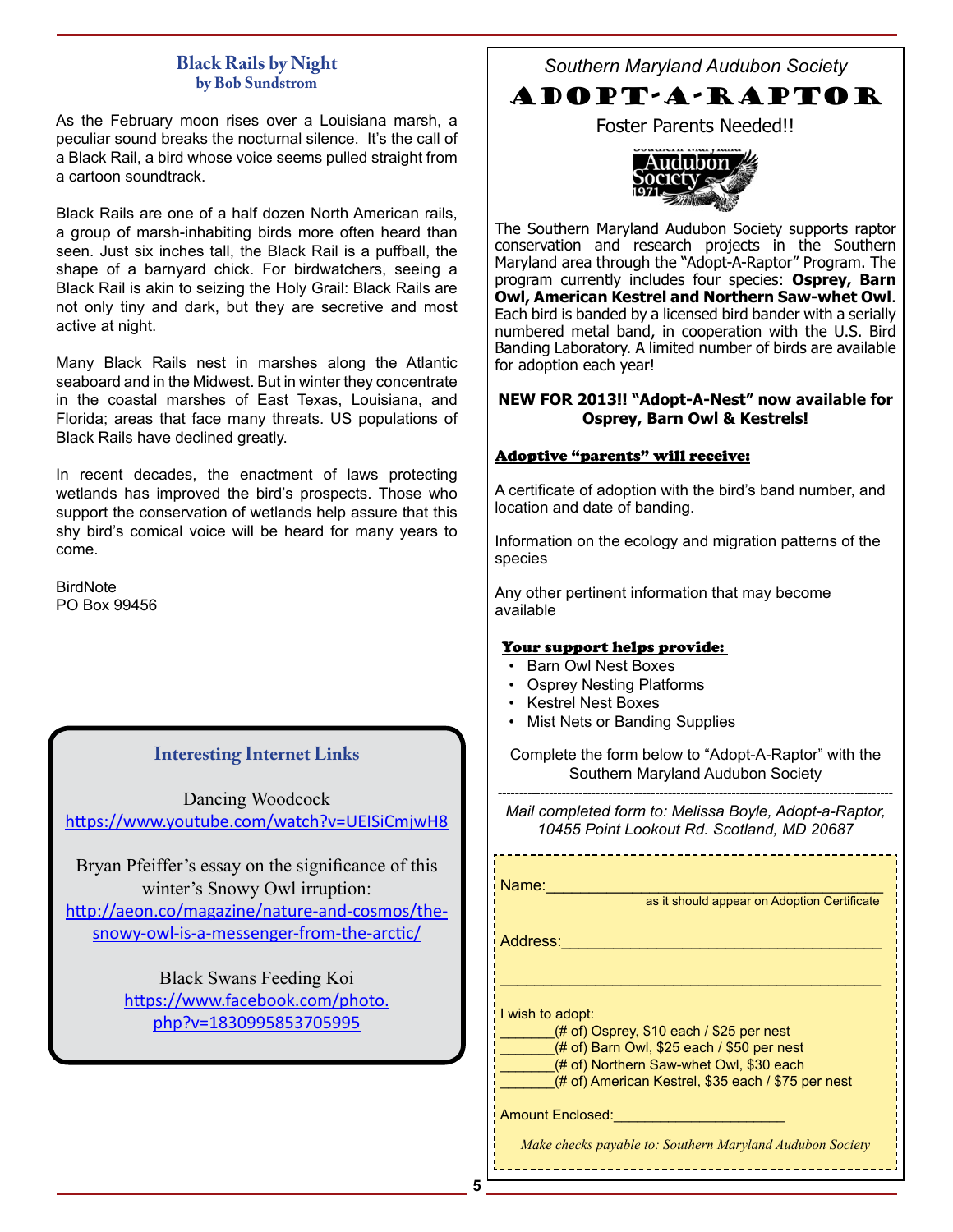# **GBBC 2014 Halftime Report**

Thanks to all of you who have been out counting birds! The checklists are rolling in from around the globe and are on pace to surpass last year's record Great Backyard Bird Count. Please continue to submit your checklists to help create a more complete picture of bird populations in your area.

As of mid-morning on Sunday, February 16, (eastern U.S. time zone) we have received checklists from 103 countries, including Australia, China, Argentina, Kazakhstan, Iceland, India, Kenya, and so many more. A sampler of some species and checklist tallies:

| Country              | Number of Species | <b>Number of Checklists</b> |
|----------------------|-------------------|-----------------------------|
| <b>United States</b> | 591               | 36,000                      |
| Canada               | 216               | 4,000                       |
| Mexico               | 523               | 141                         |
| Costa Rica           | 324               | 31                          |
| Argentina            | 184               | 27                          |
| Kuwait               | 99                | 3                           |
| Portugal             | 140               | 44                          |
| Iceland              | 45                | 34                          |
| Puerto Rico          | 80                | 45                          |

Last year participants tallied more than 40% of the world's bird species! Will we reach 50% this year? That may depend on participation in three crucial areas: the forests of Africa, South America, and Southeast Asia. These regions harbor most of the world's bird species and we need reports from those locations. If you have friends or know guides that work in those areas, please get in touch and encourage them to enter their weekend birding tallies to the GBBC!

Although the data are still pouring in, read on to learn about some of the trends we've noted so far. http://tinyurl.com/GBBC-halftime-report

Cornell Lab of Ornithology 159 Sapsucker Woods Road - Ithaca, NY 14850 Call toll-free (800) 843-2473

| <b>MEMBERSHIP APPLICATION</b>                                                                                                               |                                                                                                                                                                                                                                                                                                                                                |                                                                                                          |  |  |
|---------------------------------------------------------------------------------------------------------------------------------------------|------------------------------------------------------------------------------------------------------------------------------------------------------------------------------------------------------------------------------------------------------------------------------------------------------------------------------------------------|----------------------------------------------------------------------------------------------------------|--|--|
| $\Box$                                                                                                                                      | Please enroll me as a member of the Audubon Family and the Southern Maryland Audubon Society. I will receive the chapter<br>newsletter, The Osprey, and all my dues will support environmental efforts in Southern Maryland.                                                                                                                   |                                                                                                          |  |  |
| $\Box$                                                                                                                                      | Please enroll me as a member of the National Audubon Society. My membership will also include membership in the Southern<br>Maryland Audubon Society. I will receive National's Audubon Magazine, the chapter newsletter, and support national and local<br>environmental causes. A fraction of my dues will be returned to the local chapter. |                                                                                                          |  |  |
|                                                                                                                                             |                                                                                                                                                                                                                                                                                                                                                |                                                                                                          |  |  |
|                                                                                                                                             | <b>City City City City City City City City City City City City City</b>                                                                                                                                                                                                                                                                        |                                                                                                          |  |  |
| IDO do NOT wish to receive The Osprey electronically. My e-mail address is:<br>(electronic delivery saves SMAS printing and mailing costs.) |                                                                                                                                                                                                                                                                                                                                                |                                                                                                          |  |  |
| <b>Chapter-Only Dues (new/renewal)</b><br><b>Make check payable to Southern Maryland Audubon Society</b>                                    |                                                                                                                                                                                                                                                                                                                                                | <b>National Dues, Make check payable to</b><br><b>National Audubon Society -- Chapter code #C9ZL000Z</b> |  |  |
| $\Box$                                                                                                                                      | Individual/Family<br>1yr \$20 2yr \$38 3yr \$56                                                                                                                                                                                                                                                                                                | $\Box$ Introductory Offer - 1 year<br>\$20<br>Senior/Student<br>\$15<br>$\Box$                           |  |  |
| $\Box$                                                                                                                                      |                                                                                                                                                                                                                                                                                                                                                |                                                                                                          |  |  |
| $\Box$                                                                                                                                      | Individual Lifetime Membership ________ \$500<br>Senior (over 62) \$250                                                                                                                                                                                                                                                                        | Mail to: Southern Maryland Audubon Society, Attn: Membership<br>P.O. Box 181 Bryans Road, MD 20616       |  |  |